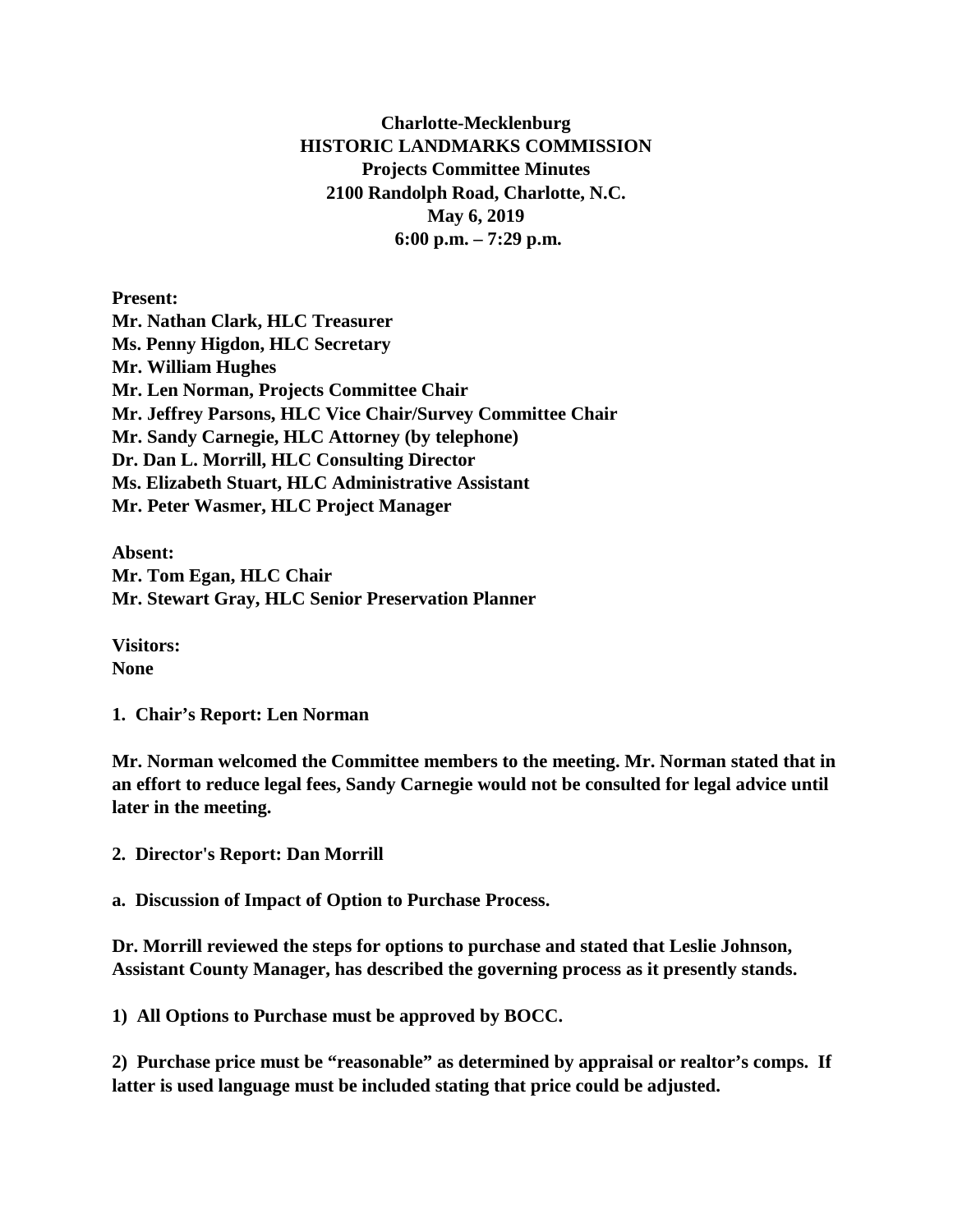**3) HLC should seek to identify buyer to whom to assign the option.**

**4) If the HLC decides to purchase the property, the HLC must return to the BOCC for approval after performing full due diligence.**

**5) In instances when the HLC isn't planning to purchase the property, it may choose to perform some elements of due diligence. However, it would be based on HLC direction to the Consulting Director.**

**Mr. Norman asked if the HLC would recover fees for the HLC's attorney's role in preparing an option to purchase. Dr. Morrill replied that the HLC may not recover the fees but stated that the fees are a relatively small amount.**

**3. Update on Projects: Dan Morrill and Peter Wasmer**

**Dr. Morrill and Mr. Wasmer reviewed the project budget for April 2019.**

**a. Torrence Lytle School, 302 Holbrooks Road, Huntersville, N.C.**

**Dr. Morrill stated that no Purchase Agreement from prospective buyer has been received. Dr. Morrill reported that the HLC has approved demolishing all buildings except the original school building, stabilizing the original school building, and placing the property back on the market. Dr. Morrill stated that there has been some discussion of retaining Building D (Cafeteria Building).**

**Dr. Morrill reviewed the motion regarding Torrence Lytle from the February meeting of the HLC. Dr. Morrill and Mr. Wasmer stated that construction on the Waymer Center will begin in the fall.**

**b. Ingleside, 7225 Bud Henderson Road, Huntersville, N.C.**

**Dr. Morrill stated that closing is scheduled for June 4th.**

**c. Barnhardt House, 3217 Maymont Place, Charlotte, N.C.**

**Mr. Wasmer stated that mold and asbestos remediation is scheduled to occur this week. Mr. Wasmer is working to obtain money from County insurance to repair storm damage to the house. Dr. Morrill stated that the house will be painted when repairs are complete.**

**Dr. Morrill reviewed an email from Eric Gamble, which detailed the status of prospective buyers and stated that there has been strong interest in the house recently. Mr. Wasmer stated that power has been connected to the house.**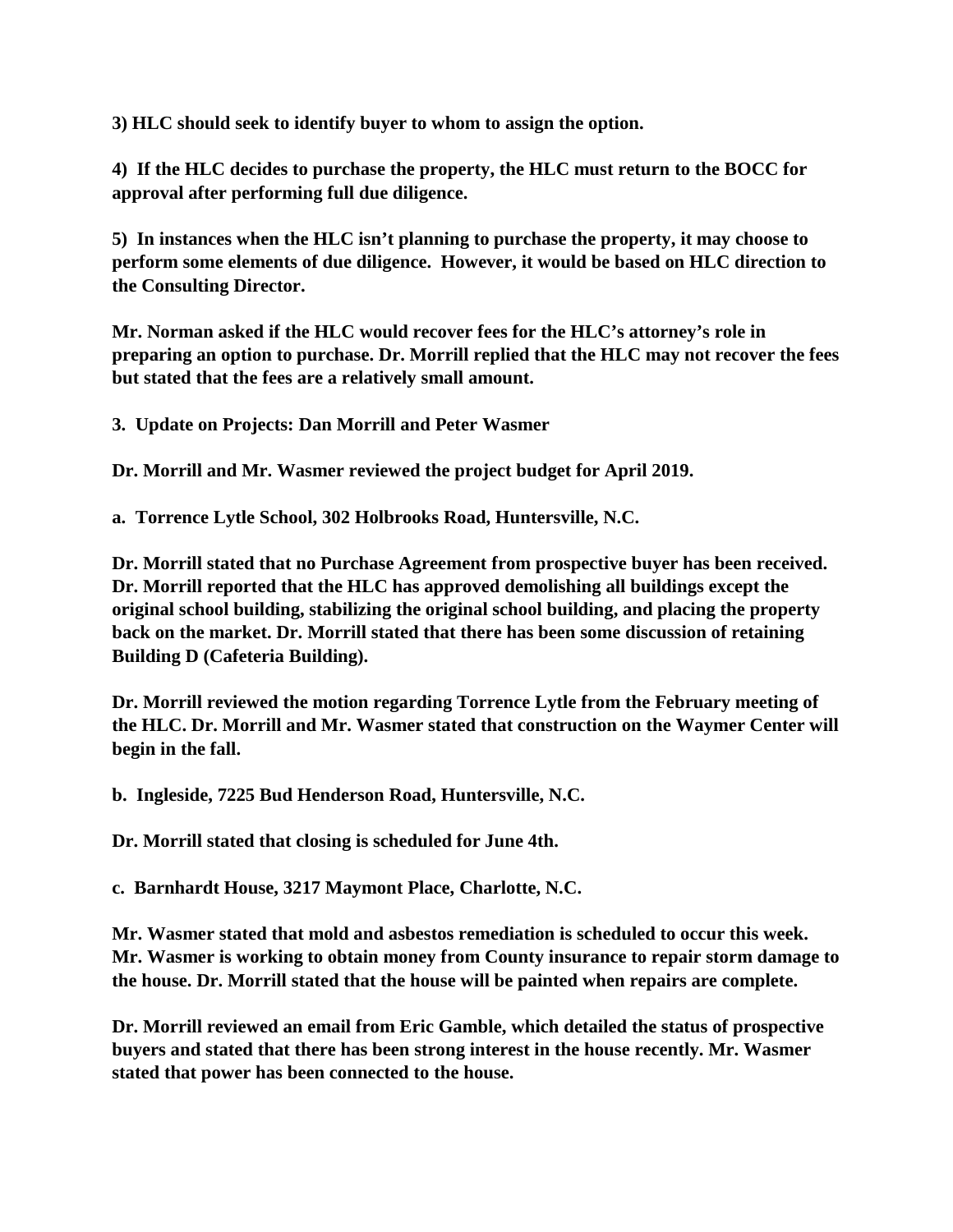**d. Edgewood Farm, 11132 Eastfield Road, Charlotte, N.C.**

**Dr. Morrill stated that Staff has been working with the owner to devise a preservation strategy and that the property is a possible candidate for an Option to Purchase. Dr. Morrill stated that a potential buyer has been identified.** 

**e. Former Standard Oil Company Service Station, 1010 N. Tryon Street, Charlotte, N.C.**

**Dr. Morrill reported that Mr. Wasmer has ordered an appraisal and that once Board of County Commissioners approves funding, Mr. Wasmer will order a Phase 2 Environmental Assessment. Dr. Morrill stated that earnest money has been deposited. Dr. Morrill stated that he and Mr. Wasmer would attend the Board of County Commissioners meeting on May 7th for approval of funds for the property.** 

**f. James C. Dowd House and Former Charlotte Fire Station #10, 2216 Monument Avenue and 2136 Remount Road, Charlotte, N.C.**

**Dr. Morrill stated that Sandy Carnegie is reviewing the Memorandum of Agreement prepared by Mecklenburg County. Dr. Morrill stated that this is a good example of how effective adaptive reuse can be for protecting resources.** 

**g. Louise Cotton Mill House, 1104 Pamlico Street, Charlotte, N.C.**

**Dr. Morrill stated that the appraisal has been sent to Mr. Wasmer. Dr. Morrill reported that the earnest money has been deposited and that due diligence shall commence once County funding is approved.**

**h. Victor Shaw House, 2400 Mecklenburg Avenue, Charlotte, N.C.**

**Dr. Morrill reported that the prospective buyer of rear lots has not yet secured financing. Dr. Morrill stated that the house is a good candidate for an Option to Purchase. Dr. Morrill stated that he is scheduled to meet with the property owner on May 7th.** 

**i. McConnell House, 4009 Beatties Ford Road, Charlotte, N.C**

**Dr. Morrill stated that Preserve Mecklenburg has submitted an offer to purchase a lot to which the house can be moved. Dr. Morrill stated that the owner of the lot has yet to respond to the offer. Staff has asked Martin Marietta to make a contribution to the move equivalent to the expense of demolishing the house.**

**j. Excelsior Club, 921 Beatties Ford Road, Charlotte, N.C.** 

**Dr. Morrill reported that no additional information has been provided to the HLC.**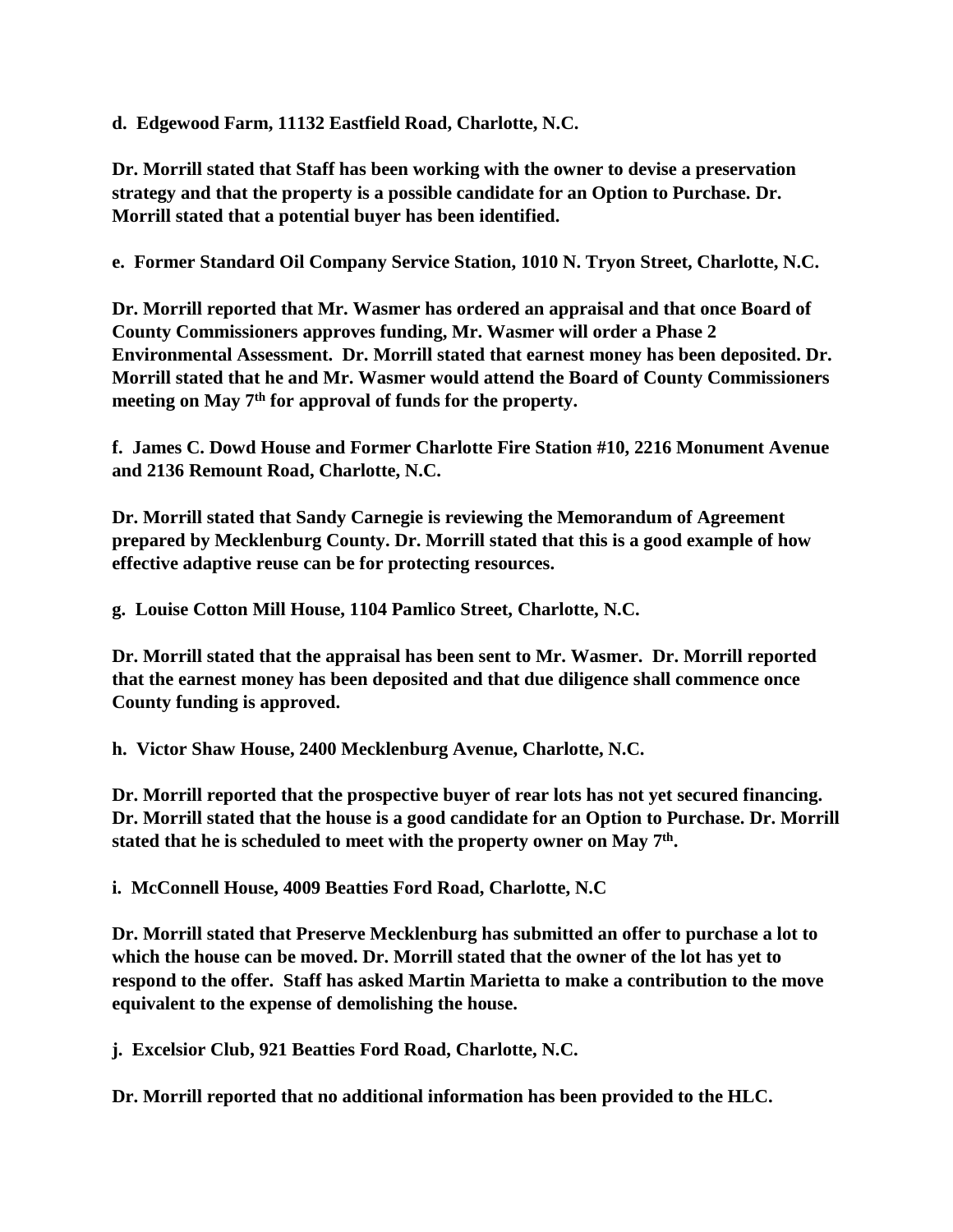**k. Former Mt. Carmel Baptist Church, 412 Campus Street, Charlotte, N.C.** 

**Dr. Morrill stated that Johnson C. Smith University is developing a stabilization plan for presentation to the City Code Enforcement Committee in August. The University has asked the HLC to meet with University officials to discuss the proposal offered by the HLC. Dr. Morrill reported that he and William Hughes are scheduled to meet with the President of the University on May 8th.**

**4. Discussion of Ranking of Projects**

**Mr. Norman reminded the Committee that it discussed the ranking of current projects prepared by Dr. Morrill at its meeting in March. Mr. Norman reviewed the included projects and updated the Committee on what actions the Historic Landmarks Commission has taken since the list was last considered. Mr. Parsons suggested that the document be used by the HLC as a living tool rather than incorporating it into policy. The Committee was agreeable to this suggestion.** 

**5. Consideration of Amendment to the HLC Manual of Practice**

## **IV. MEETINGS**

**G. Telephonic and electronic attendance at meetings.**

**Mr. Norman asked Mr. Carnegie to explain the proposed meeting policies. Mr. Carnegie stated that he had received questions from Leslie Johnson regarding the appropriateness of using email to distribute sensitive information.** 

**(a) Committee meetings. Commission members may attend committee meetings by telephone or other electronic means when they are unable to attend in person and with permission of the Chair and Vice-Chair. Commissioners who plan to attend by electronic means should notify the Chair and Vice-Chair at least 48 hours in advance. Commissioners attending electronically are entitled to vote and fully participate in the business of the committee meeting.**

**(b) Commission meetings. Commissioners may attend regular and special meetings by telephone or other electronic means where: (i) permitted by the Chair and Vice-Chair; (ii) necessary to achieve a quorum; and (iii) attendance is precluded due to weather, civil unrest, emergency, etc. Commissioners may attend Commission meetings by telephone or other electronic means for emergency meetings.**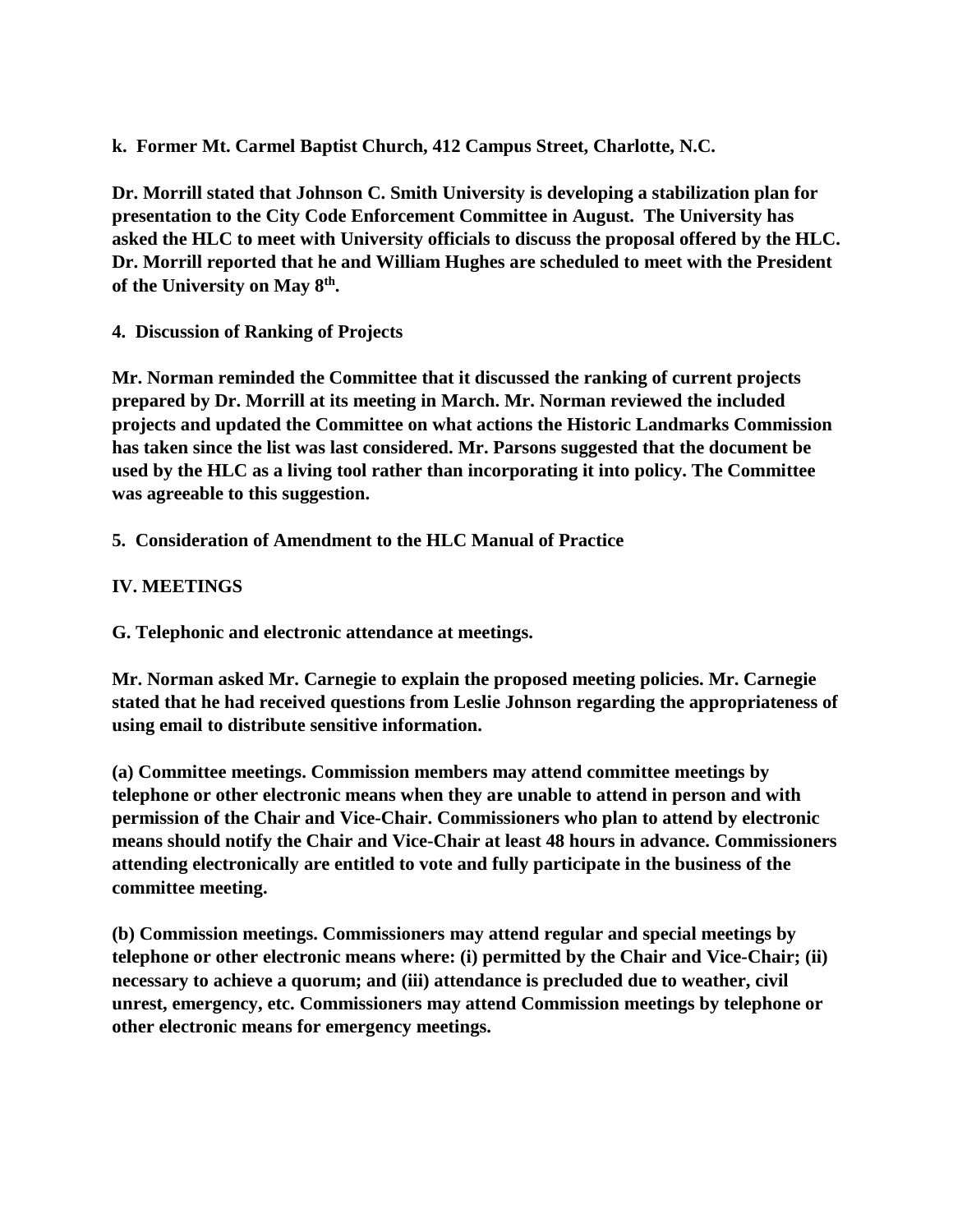**Mr. Norman questioned whether non-Commission members of Committees should be included in the policy and allowed to call in to meetings. The Committee members discussed the specific language used.** 

### **13. GUIDELINES FOR PROJECTS AND REAL ESTATE ACQUISITIONS**

**4. It is recognized by the HLC that real estate represents a sometimes-volatile market and there is the necessity to make decisions quickly in order to preserve historic landmarks. After the HLC has voted to purchase or sell a historic landmark and to further the purpose of being able to react quickly, the HLC shall have the ability to appoint the Executive Committee to negotiate contract details for the purchase and sale of historic landmarks. Further, the Executive Committee in carrying out its function of negotiation as set forth herein may utilize telephonic or electronic communications as long as a record is made of such communication and made a part of the record and entered into the HLC minutes as soon as possible within a reasonable time after the negotiations are concluded, subject to §143-318.11(a)(5). The Executive Committee may only negotiate the terms of a contract within the parameters as set forth by the HLC.**

**MR. PARSONS PRESENTED A MOTION SECONDED BY MR. CLARK THAT THE PROJECTS COMMITTEE RECOMMEND TO THE HISTORIC LANDMARKS COMMISSION THAT IT AMEND THE BY-LAWS OF THE HLC IN THE HLC POLICY MANUAL AS PRESENTED SUBJECT TO THE FOLLOWING CHANGES: 1) UNDER SECTION IV. MEETINGS G(A) THAT "CHAIR AND VICE CHAIR" BE REPLACED BY "COMMITTEE CHAIR," AND 2) UNDER SECTION IV. MEETINGS G(B) THAT "CHAIR AND VICE-CHAIR" BE CHANGED TO "CHAIR OR VICE-CHAIR," AND 3) UNDER 13. GUIDELINES FOR PROJECTS AND REAL ESTATE ACQUISITIONS THAT "THE HLC SHALL HAVE THE ABILITY TO APPOINT THE EXECUTIVE COMMITTEE" BE CHANGED TO "THE HLC SHALL DELEGATE TO THE EXECUTIVE COMMITTEE" AND THAT THIS SECTION BE MOVED TO III. COMMITTEES UNDER ITEM D. EXECUTIVE COMMITTEE. THE COMMITTEE UNANIMOUSLY APPROVED THE MOTION.** 

# **MS. HIGDON PRESENTED A MOTION SECONDED BY MR. CLARK THAT THE PROJECTS COMMITTEE CONVENE IN CLOSED SESSION. THE COMMITTEE UNANIMOUSLY APPROVED THE MOTION.**

#### **MR. CLARK PRESENTED A MOTION SECONDED BY MR. HUGHES THAT THE PROJECTS COMMITTEE RECONVENE IN OPEN SESSION. THE COMMITTEE UNANIMOUSLY APPROVED THE MOTION.**

#### **6. Old Business**

**There was no old business.**